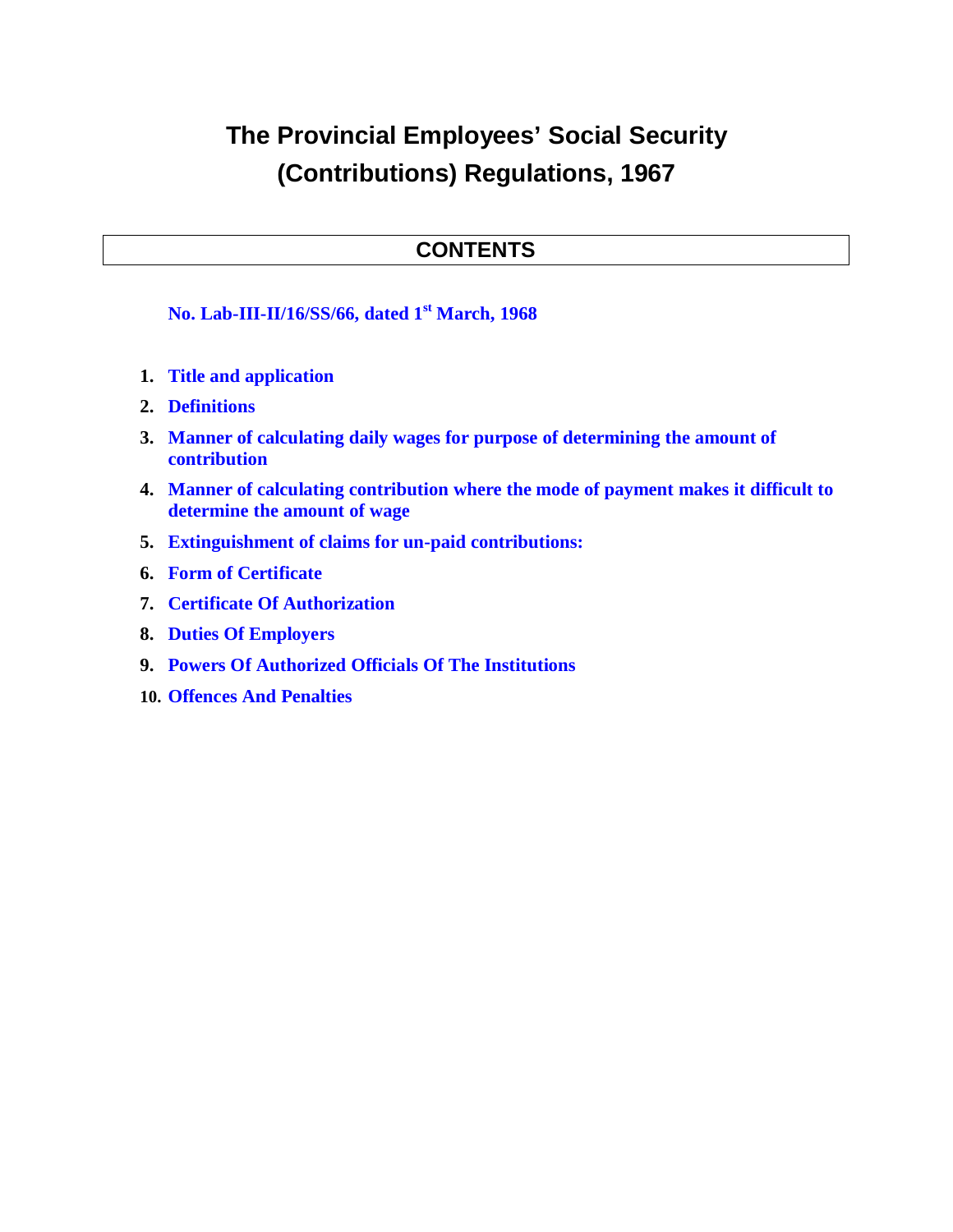**No. Lab-III-II/16/SS/66, dated 1st March, 1968:** The Governing Body of the West Pakistan Employees' Social Security Institution in exercise of the powers conferred it by Section 10 of the Provincial Employees' Social Security Ordinance, 1965 (Ordinance No. X of 1965) have approved the following regulations which were previously published as required under sub-section (1) of the said section:-

**1. Title and application:** (1) These regulations may be called the Provincial Employees' Social Security (Contributions) Regulations, 1967.

(2) They shall apply to all employees included in any notification issued by Government under the provisions of section 1 (3) of the Provincial Employees' Social Security Ordinance, 1965.

- (3) They shall come into force at once.
- **2. Definitions:** In these regulations, unless the context otherwise requires----
- (i) The following expressions shall have the meaning respectively assigned to them, that is to say----
- (a) "Ordinance" means the Provincial Employees' Social Security Ordinance, 1965.
- (b) "Section" means a section of the ordinance.
- (ii) Other expressions shall have the meaning respectively assigned to them in Section 2.

**3.** (1) Where wages are received partly in cash and partly in kind the employer may deduct from the amount of the wages paid in cash the employees' share of the Social Security Contribution due for the period covered by the payment. Notwithstanding that the amount payable in cash is less than Rs. 2.00 per day, provided that the total of wages paid by the employer, together with the value of the remuneration received in kind amount to at least Rs. 2.00 per day.

(2) If no part of the remuneration of an employee is payable in cash by an employer, he may deduct the employee's share of the Social Security Contribution from any other payment that he may be liable to make to his employee, provided that the value of remuneration in kind is equivalent to at least Rs. 2.00 per day.

 (3) If no remuneration, whether in cash or in kind is made by an employer, the employer may require the employee to pay to him, at agreed intervals, the value of the employee's share of the Social Security Contribution for those intervals provided that no such payment by the employee shall be made unless the value of his remuneration, from whatever source, is equivalent to at least Rs. 2.00 per day.

(4) In the event of the failure of an employee to make a payment authorized by the regulation 3 (3), the employer shall have the right to sue the employee for that payment.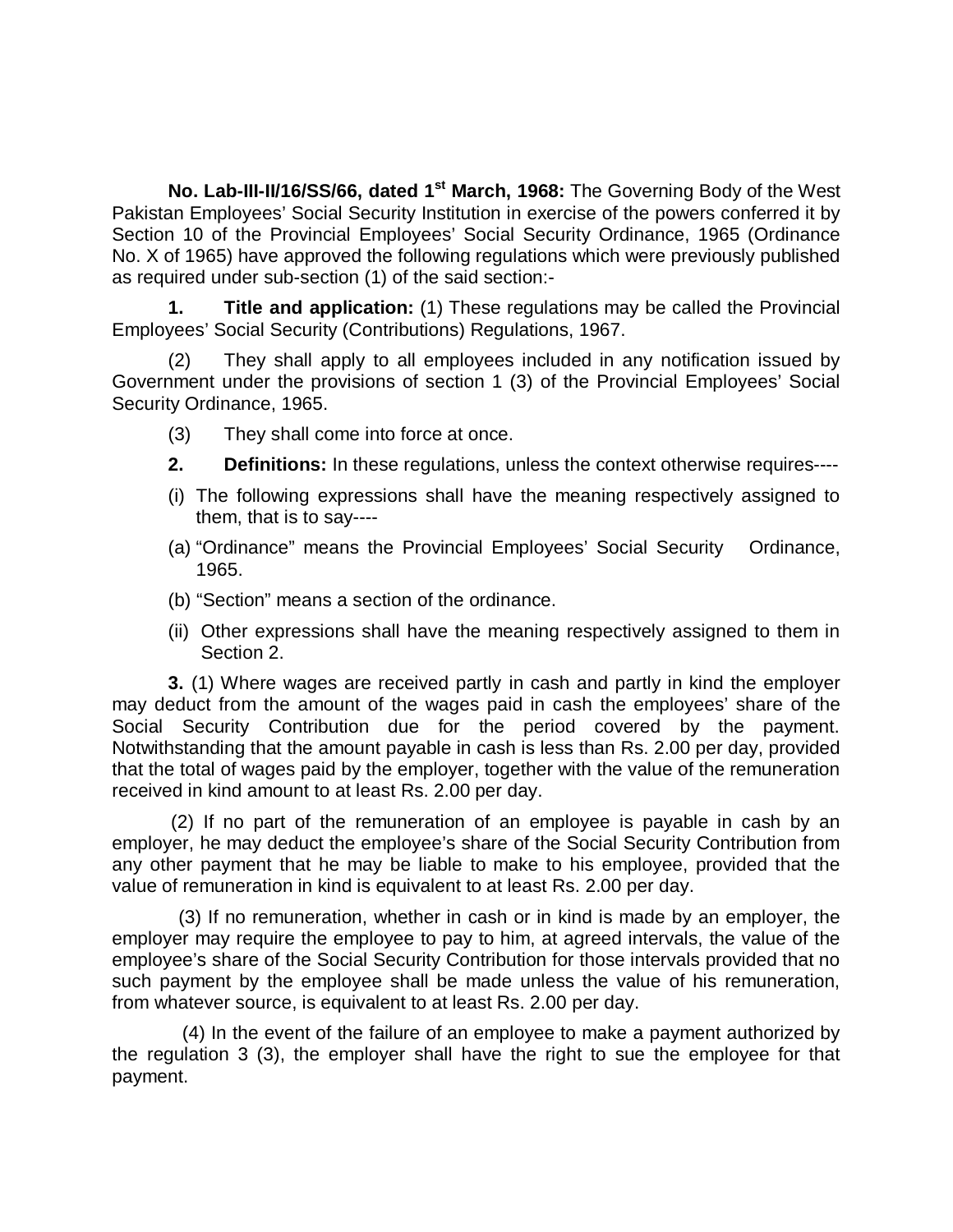**4. Manner of calculating daily wages for purpose of determining the amount of contribution:** Where for the purpose of determining whether the wages of an employee exceed [rupees forty per day] or determining whether they are less than rupees two per day it is necessary to calculate the wage of an employee, the following provisions shall apply------

- (i) If the wage of the secured person is paid on a monthly basis then the daily wage shall be the monthly wage divided by 30;
- (ii) If the wage is paid on a weekly basis, then the daily wage shall be the weekly wage divided by 7;
- (iii) If the wage is paid at any other interval of time, the daily wage shall be the wage divided by the number of days covered by the interval.

**5. Manner of calculating contribution where the mode of payment makes it difficult to determine the amount of wage:** (1) if an employer finds it difficult to determine the amount of Social Security Contribution due to be paid in respect of any particular employee or class of employees, he shall notify the Institution without delay in order that a Social Security Officer may investigate the facts of case from the point of view of both the employer and the employee or class of employees concerned.

(2) After consideration of the report of the Social Security Officer and of any submissions that either the employer or the employee or class of employees or their representatives may wish to make, the Institution shall advise the interested parties of its finding which shall be binding on both parties unless and until an appeal is decided by a Social Security Court in accordance with the provisions of Section 59 and its decision differs from that given by the Institution.

(3) The employers will be liable to pay contribution at the rate determined by the Institution (or by the Social Security Court in the event of an appeal) for the whole of the period of the dispute but, will be entitled to a refund in the event to the amount of contribution due as finally determined, being less than the amount that he has paid.

**6. Extinguishment of claims for un-paid contributions:** Where contributions are recorded as due from an employer but have not been paid, and where- ---

- (i) all steps open to the Institution have been taken, without success, to obtain payment of the amount due, and
- (ii) in the opinion of the Commissioner it is unlikely that any steps that could be taken in the future would have the effect of obtaining payment of the amount due or any part thereof; the Governing Body may on the recommendations of the Commissioner, authorize the extinguishment of the claims of the Institution for such unpaid contributions:

Provided that the amount of the claim so extinguished shall be transferred to an account entitled "Claims for unpaid contributions extinguished", the balance of which shall be as shown as a separate item in the annual account of the Institution.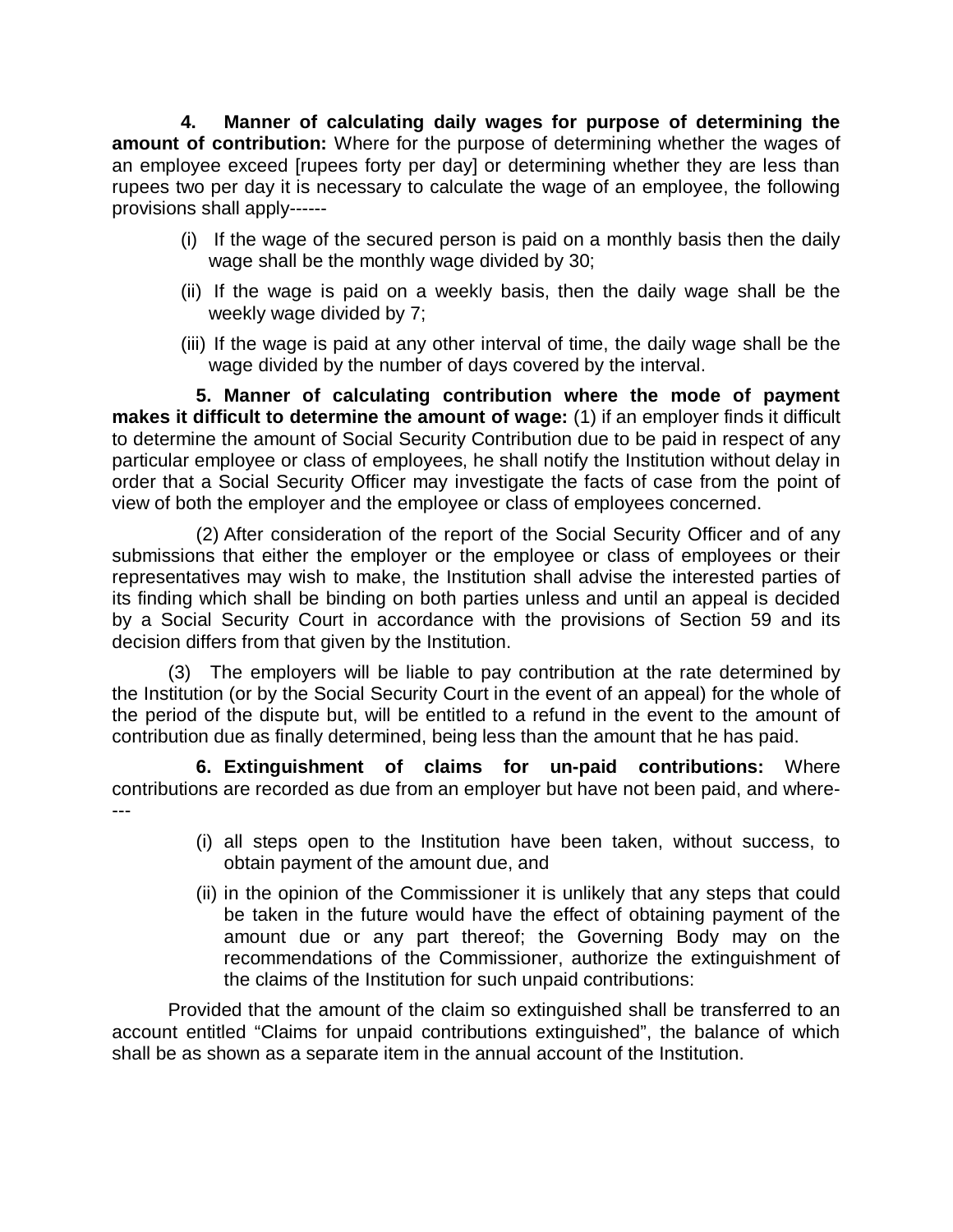**7. Form of Certificate:** (1) The form certificate by which any official of the Institution may be authorized to perform the duties specified in Section 22 (1) of the Ordinance, shall be as shown in the Appendix to these regulations.

(2) Any certificate issued in such form shall bear a photograph of the person thereby certified as authorized and shall be issued by or on behalf of the Commissioner and authenticated by the signature of the issuer.

#### **APPENDIX**

#### **CERTIFICATE OF AUTHORIZATION**

1. The cover of the Certificate shall be of stiff cardboard bearing the crest of the Institution of the words "West Pakistan Employees' Social Security Institution".

2. The contents will be on pages as indicated: Inside cover---------- Serial. No.

#### **WEST PAKISTAN EMPLOYEES' SOCIAL SECURITY INSTITUTION**

#### **Certificate of Authorization**

**Name……………………………………………………………………………......**

**Signature of holder……………………..**

**Passport**

**Photograph**

**(Seal)**

Employees' Social Security Ordinance, 1965

Page 1

I certify that……………………………………………………………………….... whose photograph and signature appear opposite, is authorized to exercise all or any of the powers conferred by Section 22 (1) of the Provincial Employees' Social Security Ordinance, 1965.

(Date)………………………… ------------------------------------

(Signature of Commissioner

or Officer acting on his behalf).

Page 2 and 3

[Extracts from West Pakistan Employees' Social Security Ordinance, 1965]

### **DUTIES OF EMPLOYERS**

**Section 21:** Every employer shall keep such records and shall submit to the Institution such returns, at such time, in such form and containing such particulars relating to persons employed by him as may be provided in the regulations.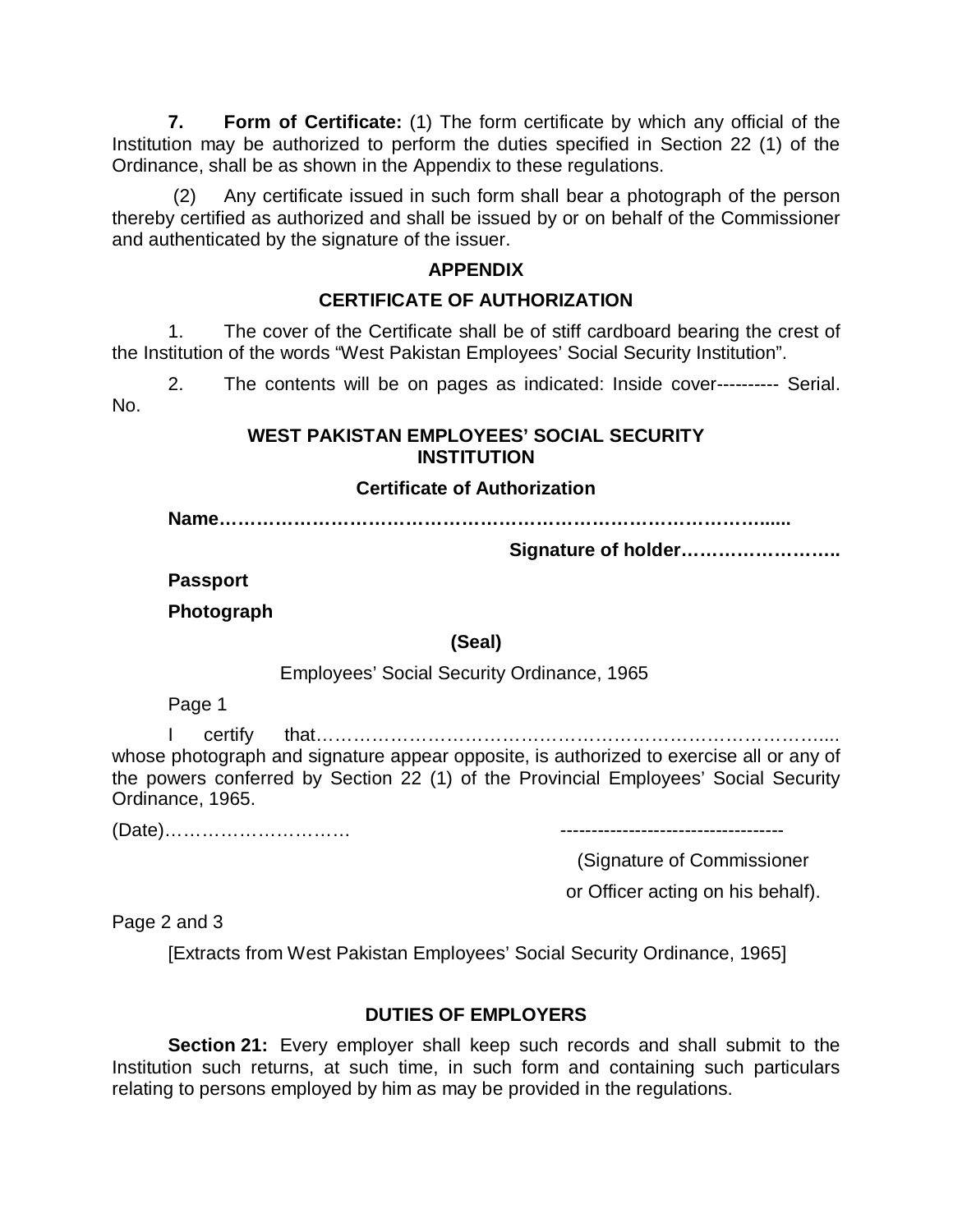#### **POWERS OF AUTHORIZED OFFICIALS OF THE INSTITUTIONS**

**Section 22:** (1) Any official of the Institution duly authorized by a certificate in the form specified in the regulations may, for the purpose of inquiring into the correctness of any of the particulars stated in records for returns referred to in Section 21 or for the purpose of ascertaining whether any of the provisions of this Ordinance have been complied with---

- (a) require an employer to furnish to him such information as he may consider necessary;
- (b) at any reasonable time enter any establishment or other premises occupied by such employer and require any person found in charge thereof to produce and allow him to examine such account books, and other documents relating to the employment of persons and payment of wages or to furnish to him information, as he may consider necessary;
- (c) examine, with respect to any matter relevant to the purpose aforesaid, the employer, his agents or any person found in such establishment or other premises, or any other person whom the said official has reasonable cause to believe to be to have been a secured person.

(2) The official referred to in sub-section (1) shall be bound to secrecy as regards all matters with which he becomes acquainted in the performance of his duties and which do not relate to matters provided for in this Ordinance.

(3) If an employer fails to maintain records or to submit returns as required by regulations, or otherwise fails to comply with provisions of sub-section (1) and thereby makes it difficult to ascertain the identity of persons required to be secured or the amount of contribution payable, the contribution shall be assessed on the basis of such evidence as the Institution may find satisfactory for this purpose.

#### **OFFENCES AND PENALTIES**

**Section 66:** If any person------

- (a) for the purpose of obtaining the allowance of denial of any payment or benefit under this Ordinance whether for himself or some other person, or for the purpose of avoiding any payment to be made by himself or any other person under this Ordinance------
- (i) knowingly makes or causes to be made any false statement or false representation: or
- (ii) produces or furnishes or knowingly allows to be produced or furnished, any document of information which he knows to be false in a material particular; or
- (b) fails to pay any contribution which under this Ordinance he is liable to pay; or